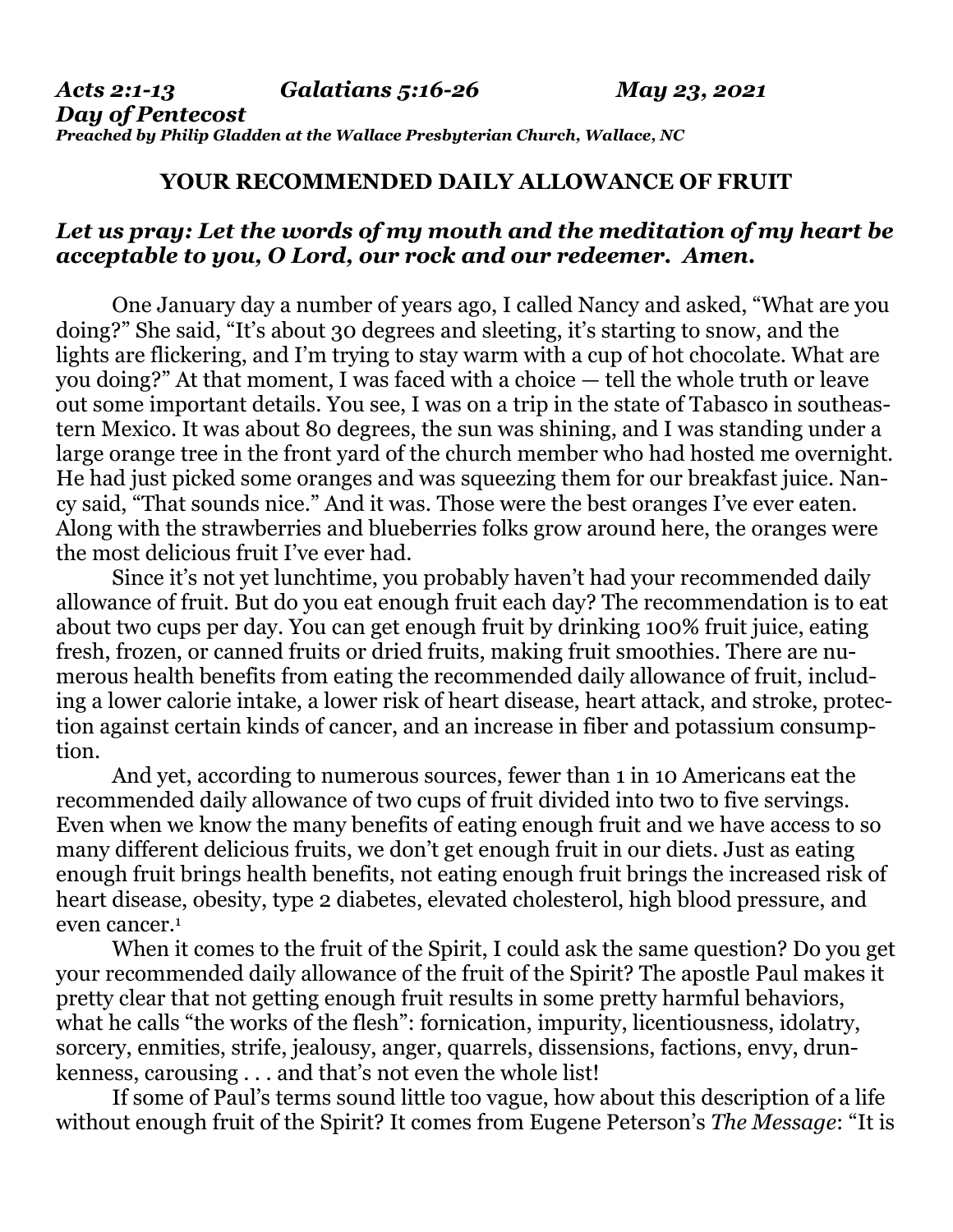obvious what kind of life develops out of trying to get your own way all the time: repetitive, loveless, cheap sex; a stinking accumulation of mental and emotional garbage; frenzied and joyless grabs for happiness; trinket gods; magic-show religion; paranoid loneliness; cutthroat competition; all-consuming-yet-never-satisfied wants; a brutal temper; an impotence to love or be loved; divided homes and divided lives; smallminded and lopsided pursuits; the vicious habit of depersonalizing everyone into a rival; uncontrolled and uncontrollable addictions; ugly parodies of community. I could go on." The key phrase is at the very beginning: "trying to get your own way all the time." That's what Paul means when he talks about "the works of the flesh." It is a lifeorientation, an inward looking attitude that looks out for #1 and, ultimately, leads you away from God and God's will.

 On this Day of Pentecost, hearing about the fruit of the Spirit and the benefits for our lives keeps this story about God's Holy Spirit coming in power from being a fascinating story in the past with little or nothing to do with our everyday lives. Indeed, the same Spirit that came upon the disciples in Jerusalem with a sound like the rush of a violent wind and with divided tongues as of fire, bears fruit in our lives today. And, as our Lord Jesus Christ himself said in his Sermon on the Mount, "You will know them by their fruits." (Matthew 7:16)

 And what is the fruit of the Spirit? Paul lists nine qualities or virtues of the Spiritfilled life: love, joy, peace, patience, kindness, generosity, faithfulness, gentleness, and self-control. (Galatians 5:22-23) Again, here's how *The Message* describes "life in the Spirit" or living God's way: "He brings gifts into our lives, much the same way that fruit appears in an orchard — things like affection for others, exuberance about life, serenity. We develop a willingness to stick with things, a sense of compassion in the heart, and a conviction that a basic holiness permeates things and people. We find ourselves involved in loyal commitments, not needing to force our way in life, able to marshal and direct our energies wisely."

The scriptures are full of references to God's people bearing fruit or not:

 The prophet Isaiah compares God to a landowner who planted a vineyard and did everything under the sun for his vineyard so it would produce good fruit. But, when the landowner went out to harvest the crop, instead of good grapes he found wild grapes. The prophet tells us, "For the vineyard of the Lord of hosts is the house of Israel, and the people of Judah are his pleasant planting; he expected justice, but saw bloodshed; righteousness, but heard a cry!" (Isaiah 5:1-7) Thus you will know them by their fruits.

 When John the Baptist preached his baptism of repentance for the forgiveness of sins, he called the fine, upstanding religious leaders to "Bear fruit worthy of repentance" because "every tree that does not bear good fruit is cut down and thrown into the fire." (Matthew 3:8, 10) Thus you will know them by their fruits.

 Jesus told his disciples (and, by extension, us), "I am the true vine, and my Father is the vinegrower. He removes every branch in me that bears no fruit. Every branch that bears fruit he prunes to make it bear more fruit." (John 15:1-2) Thus you will know them by their fruits.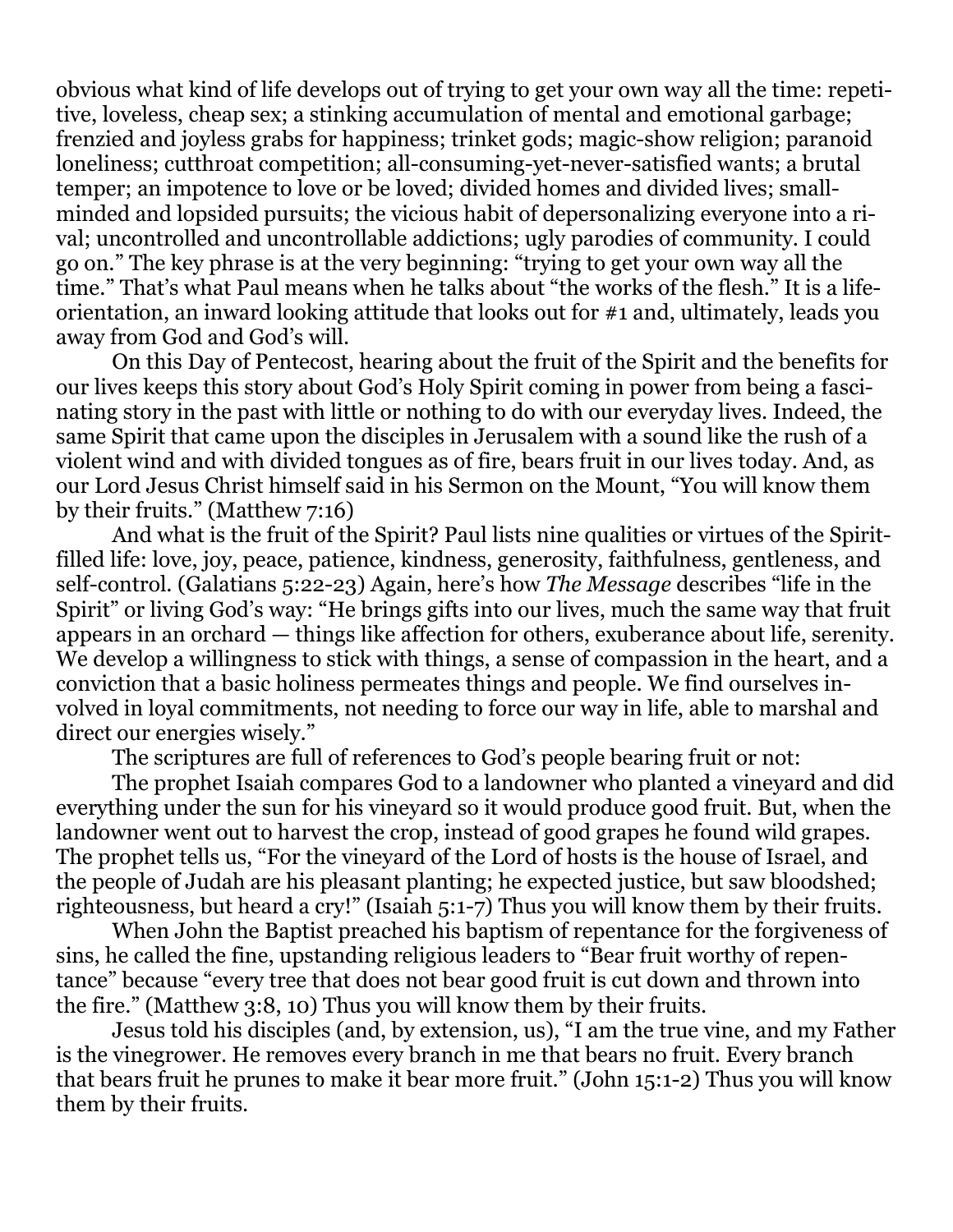The apostle Paul hoped that the Christians in Philippi would grow in their love and knowledge "so that in the day of Christ you may be pure and blameless, having produced the harvest of righteousness that comes through Jesus Christ for the glory and praise of God." (Philippians 1:10-11) Thus you will know them by their fruits.

 In his second letter, the apostle Peter echoes Paul's description of the fruit of the Spirit and the benefits for living the faithful life: "For this very reason you must make every effort to support your faith with goodness, and goodness with knowledge, and knowledge with self-control, and self-control with endurance, and endurance with godliness, and godliness with mutual affection, and mutual affection with love. For if these things are yours and are increasing among you, they keep you from being ineffective and unfruitful in the knowledge of our Lord Jesus Christ." (2 Peter 1:5-8)

 On this Day of Pentecost, notice that Paul doesn't write about the "fruits" of the Spirit, but the "fruit" of the Spirit. Elsewhere he does write about the "gifts" of the Spirit, and reminds us that no one person in the body of Christ has all of the gifts of the Spirit. That's why each and everyone of us is needed to share his or her gifts. And, Paul says, the greatest of these gifts is love . . .

 . . . which stands at the head of the list of the fruit (notice it is fruit, not *fruits*) of the Spirit. Love includes all of the other virtues Paul names to describe what life in the Spirit is like. Joy, peace, patience, kindness, generosity, faithfulness, gentleness and self-control (and I could go on) are concrete expressions of love. These are the spiritual health benefits that come from the fruit of the Spirit, not just for you as a believer, but especially for the wider community. This is what we mean when we talk about "life in Christ" — getting your recommended daily allowance of the fruit of the Spirit.

 As I was reading about the health benefits of eating enough fruit, I wondered if it is possible to eat too much fruit. Apparently the answer is No, it's not. In studies in which participants ate four times the daily recommended allowance of fruit for a two week period and, in another study, for several months, the people showed no ill effects. The greatest obstacle seemed to be getting filled up very quickly! Researchers found there were possible health benefits from eating more than the recommended daily allowance of fruit.<sup>2</sup>

 Don't you suppose that's what Paul means when he says that "there is no law against such things" as love, joy, peace, patience, kindness, generosity, faithfulness, gentleness, and self-control? There are very few things in this life that if a little bit is good, much, much more is even better. But apparently fresh fruit is one such thing.

 And the same can be said for the fruit of the Spirit. When it comes to our Christian lives, how many of us demonstrate the fruit of the Spirit day in and day out? Might it be as low as the number of folks who eat enough fresh fruit each day? Then again, as believers and followers of Jesus Christ, we shouldn't be satisfied with just getting by on the minimum daily recommended allowance of the fruit of the Spirit. Just imagine the benefits you will receive, and also the body of Christ, if you welcome God's gift of the Holy Spirit and show the fruit of the Spirit in everything you do!

After all, people will know us by our fruits.